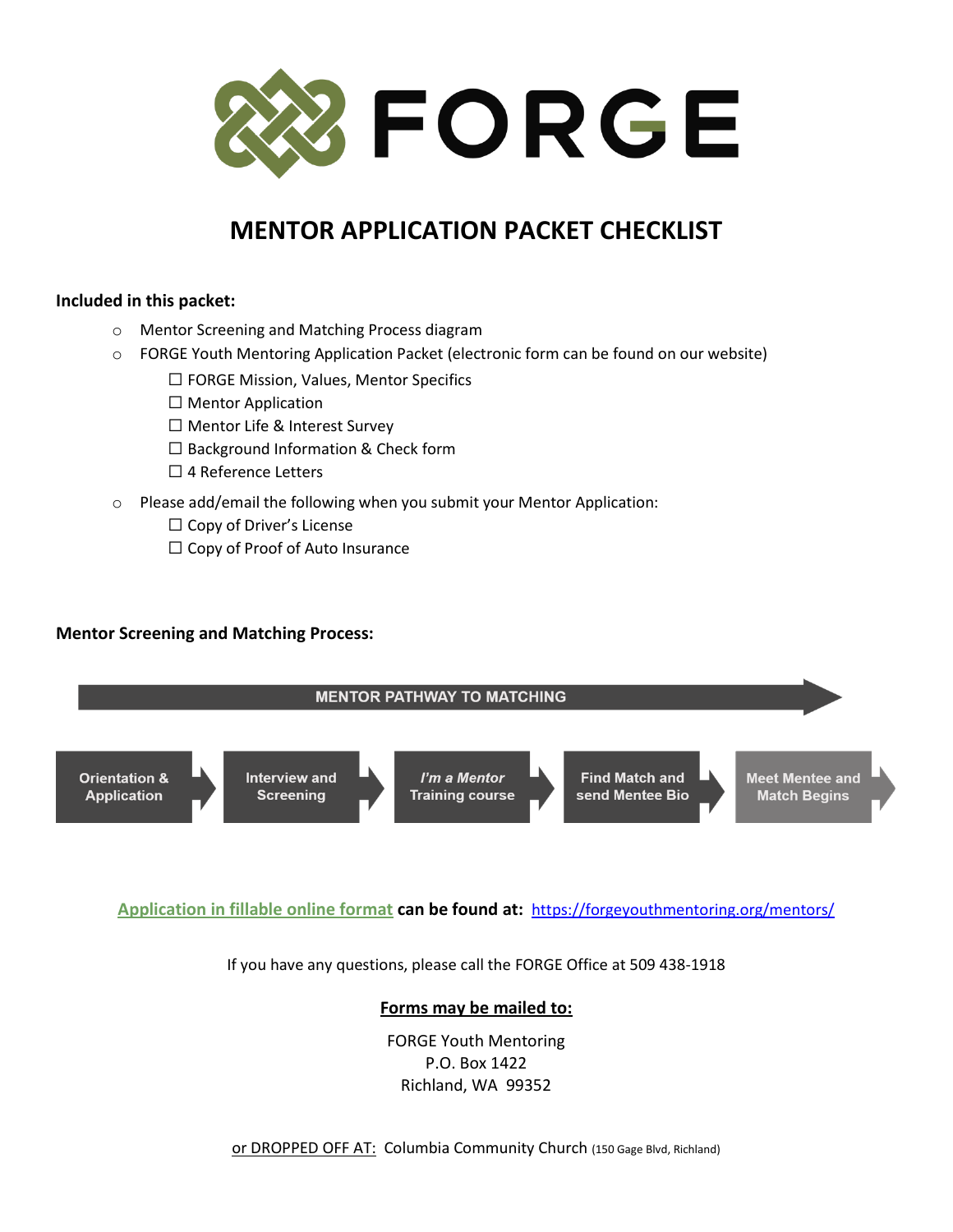

#### **MISSION**

**Connecting generations to restore hope in our communities and help young people find their God-given potential.**

#### **VALUES**

- Christ-Centered: Following the Savior and modeling the Word of God in all we do
- Church-Driven: Partnering to mobilize and equip believers for mutual growth and keep match cost minimal
- Community Building: teaming churches and mentors with kids in their neighborhoods for greater impact
- Love & Grace: Everyone is imperfect empathy inspires mentors and mentees to join and experience joy
- Growth & Transformation: Through equipping mentors, kids and adults will experience lasting positive change
- Safety & Transparency: Serving all participants and partners with clear guidelines and communication

#### **MENTOR REQUIREMENTS:**

- Are a minimum of 21 years of age
- Have a personal relationship with Jesus Christ and be affiliated with a church
- Participate in a *Mentor & Volunteer Orientation*
- Fulfill Application Process (application, references, background check)
- Attend *I Am A Mentor* Training Course
- Meet with your mentee once a week for a minimum of 1 hour
- Commit to this friendship for a minimum of one year

#### **MENTOR DISQUALIFICATIONS INCLUDE:**

- Have been cited for driving under the Influence (DUI) in the last 2 years.
- Have been involved in a crime against a vulnerable person (child, disabled adult).
- Cannot complete their mentoring commitment (Matches ending prematurely actually harm the mentee).

#### **MENTOR OBJECTIVES**

The keys to a successful and empowering mentor match is found in a few key principals:

- Be Genuine & Share Your Life
- Be Accepting & Empathetic
- Be Consistent & Faithful
- See potential and help youth pursue it

• Be a Good Listener

• Have Fun!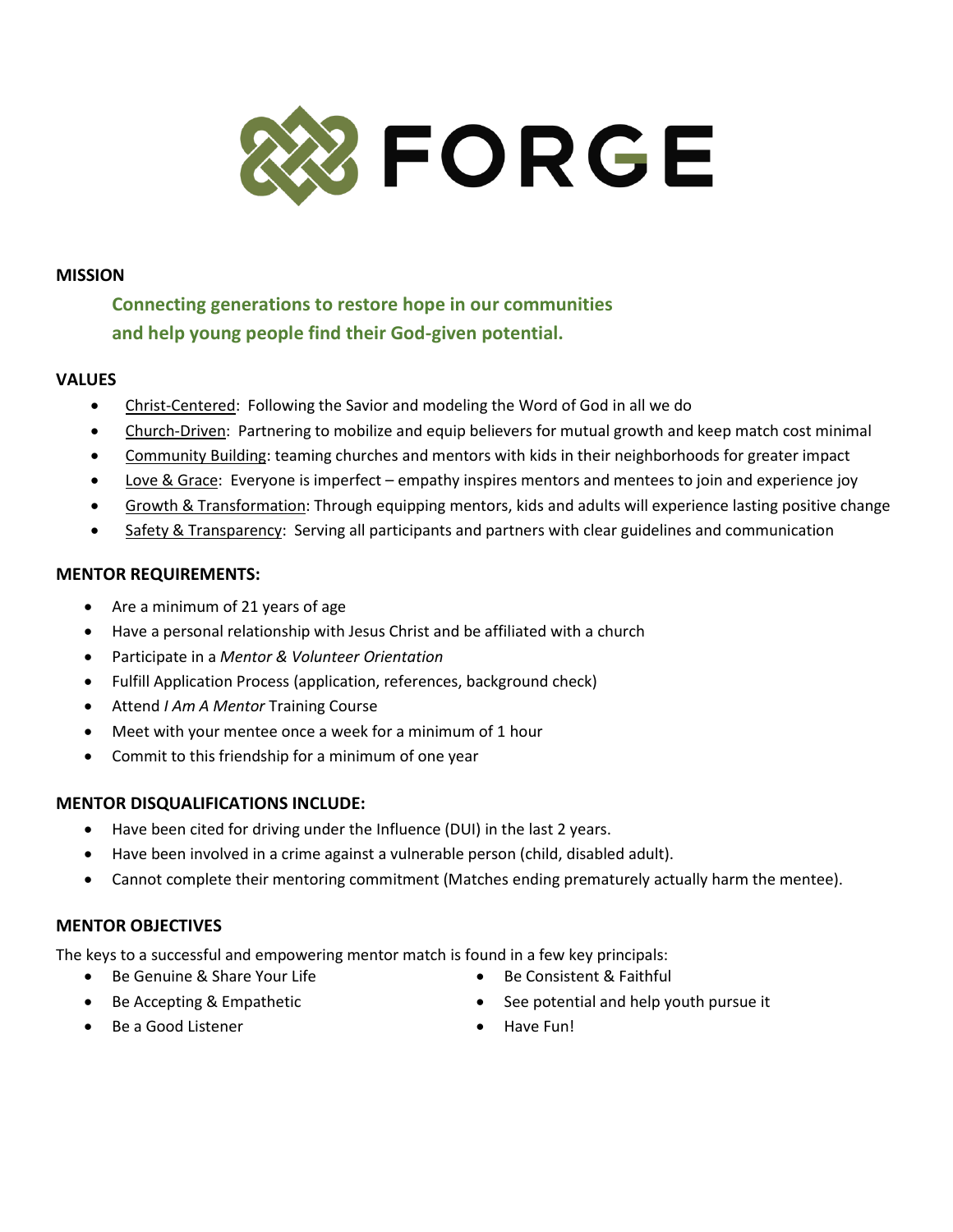

# **Mentor Application**

| Application Date: _________________                                                                                         |                |                                                |                |  |  |  |  |  |
|-----------------------------------------------------------------------------------------------------------------------------|----------------|------------------------------------------------|----------------|--|--|--|--|--|
| <b>Personal Information</b>                                                                                                 |                |                                                |                |  |  |  |  |  |
|                                                                                                                             |                |                                                |                |  |  |  |  |  |
|                                                                                                                             |                |                                                |                |  |  |  |  |  |
|                                                                                                                             |                |                                                |                |  |  |  |  |  |
|                                                                                                                             |                |                                                |                |  |  |  |  |  |
|                                                                                                                             |                |                                                |                |  |  |  |  |  |
| Restrictions affecting your availability to meet with your mentee (ie; car, license, schedule, health/physical challenges): |                |                                                |                |  |  |  |  |  |
|                                                                                                                             |                |                                                |                |  |  |  |  |  |
|                                                                                                                             |                |                                                |                |  |  |  |  |  |
|                                                                                                                             |                |                                                |                |  |  |  |  |  |
|                                                                                                                             |                |                                                |                |  |  |  |  |  |
|                                                                                                                             |                |                                                |                |  |  |  |  |  |
|                                                                                                                             |                |                                                |                |  |  |  |  |  |
|                                                                                                                             |                |                                                |                |  |  |  |  |  |
|                                                                                                                             |                |                                                |                |  |  |  |  |  |
| <b>Contact Information</b>                                                                                                  |                |                                                |                |  |  |  |  |  |
| Primary Phone: _____________                                                                                                |                | $\square$ Home $\square$ Mobile $\square$ Work |                |  |  |  |  |  |
|                                                                                                                             | $\square$ Home | $\square$ Mobile                               | $\square$ Work |  |  |  |  |  |
|                                                                                                                             |                |                                                |                |  |  |  |  |  |
|                                                                                                                             |                |                                                |                |  |  |  |  |  |
| <b>Employment Information</b>                                                                                               |                |                                                |                |  |  |  |  |  |
|                                                                                                                             |                |                                                |                |  |  |  |  |  |
|                                                                                                                             |                |                                                |                |  |  |  |  |  |
| Length of employment: ______________________                                                                                |                |                                                |                |  |  |  |  |  |
| Position/Title:                                                                                                             |                |                                                |                |  |  |  |  |  |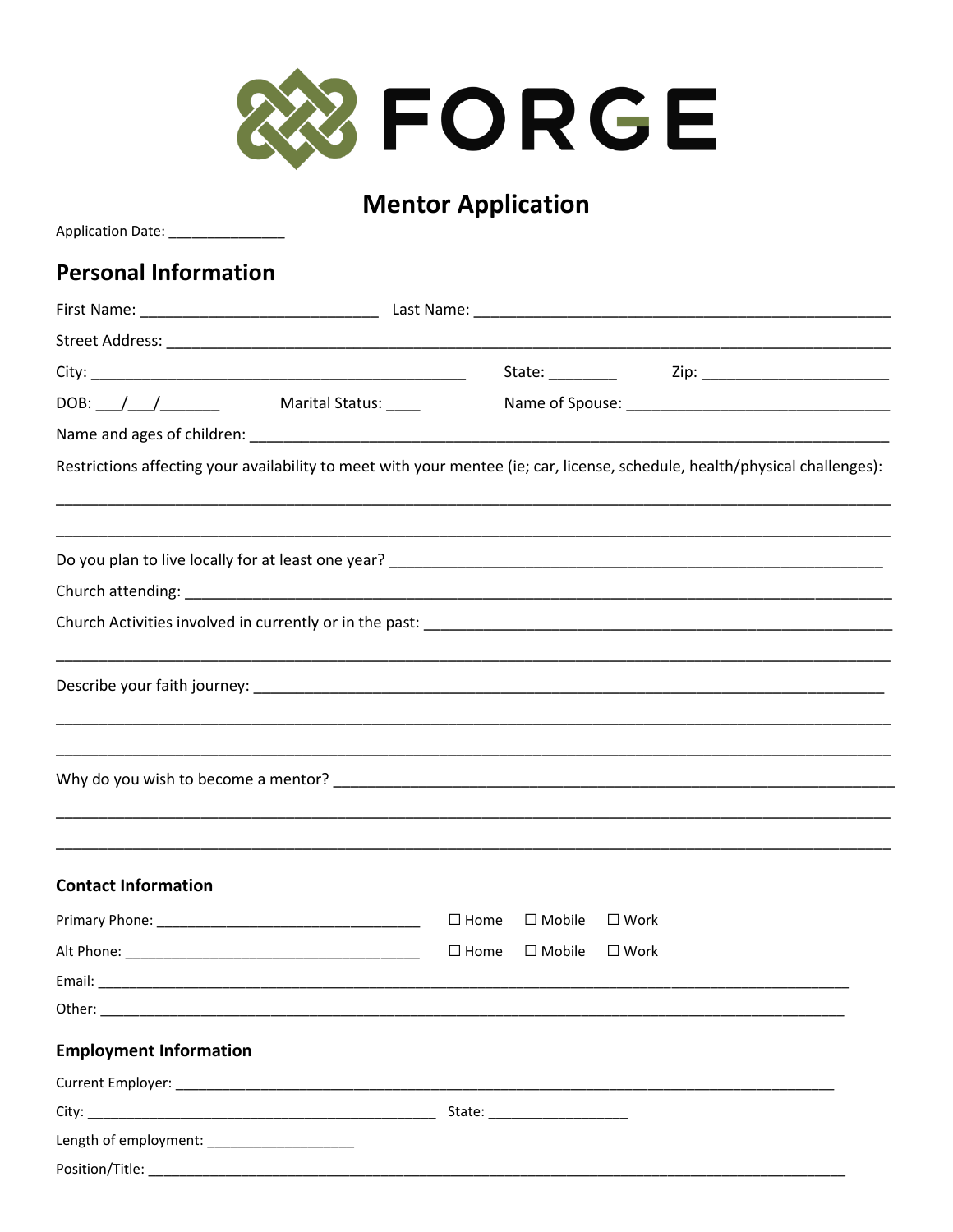Industry/Type of Business: \_\_\_\_\_\_\_\_\_\_\_\_\_\_\_\_\_\_\_\_\_\_\_\_\_\_\_\_\_\_\_\_\_\_\_\_\_\_\_\_\_\_\_\_\_\_\_\_\_\_\_\_\_\_\_\_\_\_\_\_\_\_\_\_\_\_\_\_\_\_\_\_\_\_\_\_\_\_\_\_

Would you be willing to be a liaison between FYM and your company in helping us building a partnership? □ Yes □ No

#### **How did you hear about FORGE Youth Mentoring?** (check all that apply)

|                                          |  | $\square$ Referral: (name of referral) |
|------------------------------------------|--|----------------------------------------|
| $\Box$ Other: (please specify) _________ |  |                                        |

### **References**

#### **Relative or Spouse**

| <b>Employer</b> (if retired, have a friend or past employer complete) |  |
|-----------------------------------------------------------------------|--|
|                                                                       |  |
|                                                                       |  |
| Church (ie; pastor, small group leader, teacher)                      |  |
|                                                                       |  |
|                                                                       |  |
| <b>Friend</b>                                                         |  |
|                                                                       |  |
|                                                                       |  |

**Additional comments, notes, etc.:**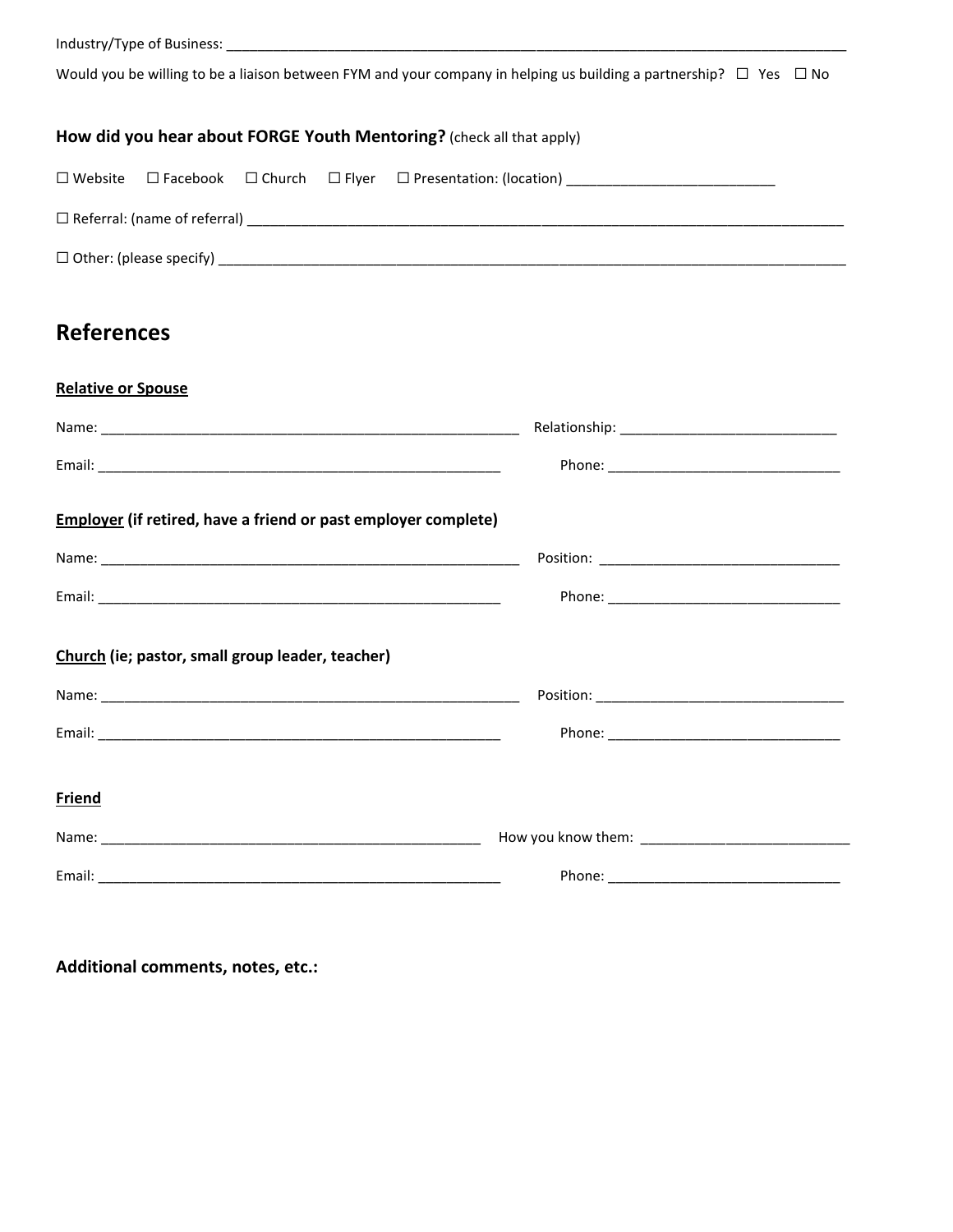### **Mentor Life and Interest Survey**

\_\_\_\_\_\_\_\_\_\_\_\_\_\_\_\_\_\_\_\_\_\_\_\_\_\_\_\_\_\_\_\_\_\_\_\_\_\_\_\_\_\_\_\_\_\_\_\_\_\_\_\_\_\_\_\_\_\_\_\_\_\_\_\_\_\_\_\_\_\_\_\_\_\_\_\_\_\_\_\_\_\_\_\_\_\_\_\_\_\_\_\_\_\_\_\_\_

\_\_\_\_\_\_\_\_\_\_\_\_\_\_\_\_\_\_\_\_\_\_\_\_\_\_\_\_\_\_\_\_\_\_\_\_\_\_\_\_\_\_\_\_\_\_\_\_\_\_\_\_\_\_\_\_\_\_\_\_\_\_\_\_\_\_\_\_\_\_\_\_\_\_\_\_\_\_\_\_\_\_\_\_\_\_\_\_\_\_\_\_\_\_\_\_\_

**Please complete the following information**. (This survey is used to match you with a student(s) in our program.)

Do you speak any language other than English? If so, which language(s)? \_\_\_\_\_\_\_\_\_\_\_\_\_\_\_\_\_\_\_\_\_\_\_\_\_\_\_\_\_\_\_\_\_\_\_\_\_

Why did you choose your current occupation? \_\_\_\_\_\_\_\_\_\_\_\_\_\_\_\_\_\_\_\_\_\_\_\_\_\_\_\_\_\_\_\_\_\_\_\_\_\_\_\_\_\_\_\_\_\_\_\_\_\_\_\_\_\_\_\_\_\_\_

#### **Your Favorites**

| Check any of the words below that you think described your personality in junior high/high school. |                 |                                          |                 |                      |                       |                     |                    |              |                   |                   |
|----------------------------------------------------------------------------------------------------|-----------------|------------------------------------------|-----------------|----------------------|-----------------------|---------------------|--------------------|--------------|-------------------|-------------------|
| $\Box$ Honest                                                                                      |                 | $\Box$ Hardworking                       |                 | $\Box$ Caring        |                       | $\Box$ Funny        |                    | $\Box$ Quiet |                   |                   |
| $\Box$ Spiritual                                                                                   |                 | $\Box$ Nervous                           |                 |                      | $\Box$ Adventuresome  | $\Box$ Sensitive    |                    |              | $\Box$ Moody      |                   |
| $\Box$ Happy                                                                                       |                 | $\Box$ Confident                         |                 | $\Box$ Talkative     |                       |                     | $\Box$ Withdrawn   |              | $\Box$ Outgoing   |                   |
| $\Box$ Sad                                                                                         |                 | $\Box$ Angry                             |                 | $\Box$ Forgiving     |                       | $\Box$ Friendly     |                    |              | $\Box$ Insecure   |                   |
| $\Box$ Inquisitive                                                                                 |                 | $\Box$ Brave                             |                 | $\Box$ Shy           |                       | $\Box$ Rebellious   |                    | $\Box$ Silly |                   |                   |
| Check any of the words below that you think describe your personality now.                         |                 |                                          |                 |                      |                       |                     |                    |              |                   |                   |
| $\Box$ Honest                                                                                      |                 | $\Box$ Hardworking                       |                 | $\Box$ Caring        |                       | $\Box$ Funny        |                    | $\Box$ Quiet |                   |                   |
| $\Box$ Spiritual                                                                                   |                 | $\Box$ Nervous                           |                 |                      | $\Box$ Adventuresome  | $\Box$ Sensitive    |                    |              | $\Box$ Moody      |                   |
| $\Box$ Happy                                                                                       |                 | $\Box$ Confident                         |                 | $\Box$ Talkative     |                       |                     | $\Box$ Withdrawn   |              | $\Box$ Outgoing   |                   |
| $\Box$ Sad                                                                                         |                 | $\Box$ Angry                             |                 | $\Box$ Forgiving     |                       | $\Box$ Friendly     |                    |              | $\Box$ Insecure   |                   |
| $\Box$ Inquisitive                                                                                 |                 | $\Box$ Brave                             |                 | $\Box$ Shy           |                       | $\Box$ Rebellious   |                    | $\Box$ Silly |                   |                   |
| Check all the activities that interest you.                                                        |                 |                                          |                 |                      |                       |                     |                    |              |                   |                   |
| $\Box$ Football                                                                                    | $\Box$ Swimming |                                          | $\Box$ Boating  |                      | $\Box$ Skiing         |                     | $\Box$ Sculpting   |              | $\Box$ Ceramics   | $\Box$ Cooking    |
| $\square$ Baseball                                                                                 |                 | $\Box$ Martial Arts                      | $\Box$ Canoeing |                      | $\Box$ Ice skating    |                     | $\Box$ Crafts      |              | $\square$ Dancing | $\square$ Eating  |
| $\Box$ Basketball                                                                                  | $\Box$ Running  | $\Box$ Kayaking                          |                 | $\Box$ Snowboarding  |                       | $\Box$ Scrapbooking |                    |              | $\square$ Music   | $\Box$ Yard Sales |
| $\Box$ Soccer                                                                                      |                 | $\Box$ Working out                       | $\Box$ Fishing  |                      | $\Box$ Hiking         |                     | $\Box$ Reading     |              | $\Box$ Theatre    | $\Box$ Sewing     |
| $\Box$ Hockey                                                                                      |                 | $\Box$ Skateboard                        | $\Box$ Hunting  | $\Box$ Rock Climbing |                       |                     | $\square$ Writing  |              | $\Box$ Singing    | $\Box$ Knitting   |
| $\Box$ Tennis                                                                                      |                 | $\square$ Roller Skate<br>$\Box$ Camping |                 |                      | $\square$ Parks/Walks |                     | $\square$ Painting |              | $\square$ Movies  | $\Box$ Gardening  |
| $\Box$ Animals                                                                                     |                 | $\Box$ Motorcycles                       | $\Box$ Cars     |                      | $\Box$ Board Games    |                     | $\Box$ Video Games |              | $\Box$ Bowling    | $\Box$ Blogging   |
|                                                                                                    |                 |                                          |                 |                      |                       |                     |                    |              |                   |                   |

\_\_\_\_\_\_\_\_\_\_\_\_\_\_\_\_\_\_\_\_\_\_\_\_\_\_\_\_\_\_\_\_\_\_\_\_\_\_\_\_\_\_\_\_\_\_\_\_\_\_\_\_\_\_\_\_\_\_\_\_\_\_\_\_\_\_\_\_\_\_\_\_\_\_\_\_\_\_\_\_\_\_\_\_\_\_\_\_\_\_\_\_\_\_\_\_\_\_

List any other skills, talents, hobbies, interests, etc.: \_\_\_\_\_\_\_\_\_\_\_\_\_\_\_\_\_\_\_\_\_\_\_\_\_\_\_\_\_\_\_\_\_\_\_\_\_\_\_\_\_\_\_\_\_\_\_\_\_\_\_\_\_\_\_\_